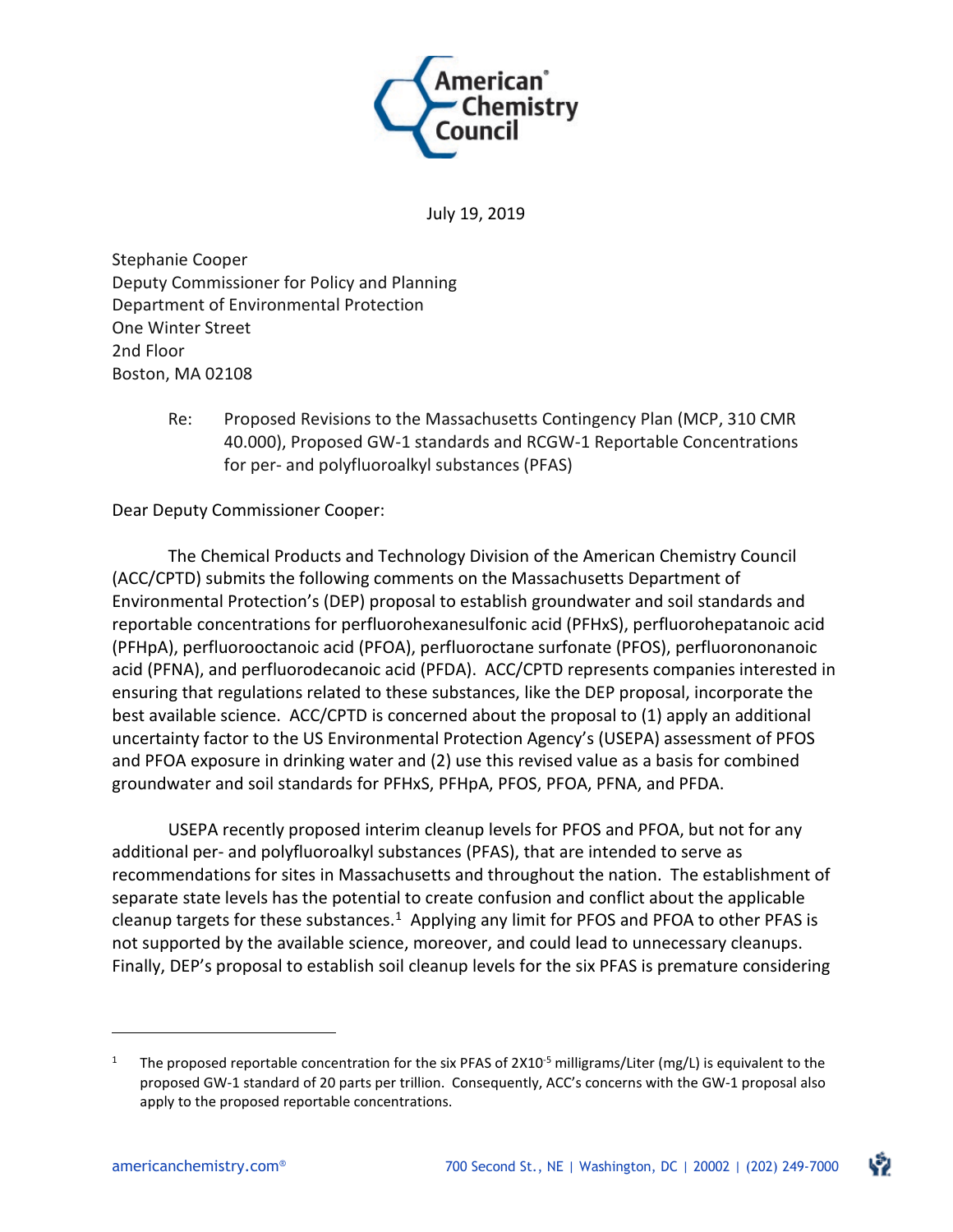that USEPA has not yet developed validated techniques for measuring PFAS in soil and sediments.

#### DEP Should Review EPA Cleanup Levels Before Proceeding

Earlier this year, EPA's Office of Land and Emergency Management proposed interim groundwater cleanup recommendations for PFOS and PFOA. ACC and other stakeholders submitted extensive comments on the proposal which are currently under review by the Agency.<sup>[2](#page-1-0)</sup> Once finalized the recommendations will identify cleanup levels for the two substances that are protective of human health and the environment. In the absence of a federal maximum contaminant level (MCL) or other federal standard, the pending recommendations will serve as the applicable or relevant and appropriate requirement (ARAR) for federally-administered cleanups under the Comprehensive Environmental Response, Compensation, and Liability Act (CERCLA). Creating separate state levels for these two substances would create confusion about applicable cleanup targets among affected parties and levels of protection among the public.

### The Application of a Database Uncertainty Factor is Inappropriate

DEP has proposed the addition of a 10-fold uncertainty factor to the reference doses (RfD) for PFOS and PFOA "to account for more sensitive toxicity endpoints." According to the proposal, the addition of a database uncertainty factor (UF<sub>D</sub>) is suggested for potential immunotoxicity effects for PFOS and liver and mammary gland effects for PFOA. According to DEP, the proposals to add additional uncertainty factors are based on draft documents from the federal Agency for Toxic Substances and Disease Registry (ATSDR) and the New Jersey Department of Environmental Protection – neither of which have been finalized.

According to US Environmental Protection Agency guidance, the UF $<sub>D</sub>$  is intended to</sub> account for the potential for deriving an under-protective RfD as a result of an incomplete characterization of the chemical's toxicity. In addition to identifying toxicity information that is lacking, review of existing data may also suggest that a lower reference value might result if additional data were available. Consequently, in deciding to apply this factor to account for deficiencies in the available data set and in identifying its magnitude, the assessor should consider both the data lacking and the data available for particular organ systems as well as life stages.<sup>[3](#page-1-1)</sup> An UF<sub>D</sub> is generally applied when reproductive and developmental toxicity studies are missing since they have been found to provide useful information for establishing the lowest no

l

<span id="page-1-0"></span><sup>&</sup>lt;sup>2</sup> ACC's comments on the EPA proposal are enclosed.

<span id="page-1-1"></span>USEPA Risk Assessment Forum. A review of the reference dose and reference concentration processes. EPA/630/P-02/002F (December 2002). https://www.epa.gov/sites/production/files/2014-12/documents/rfdfinal.pdf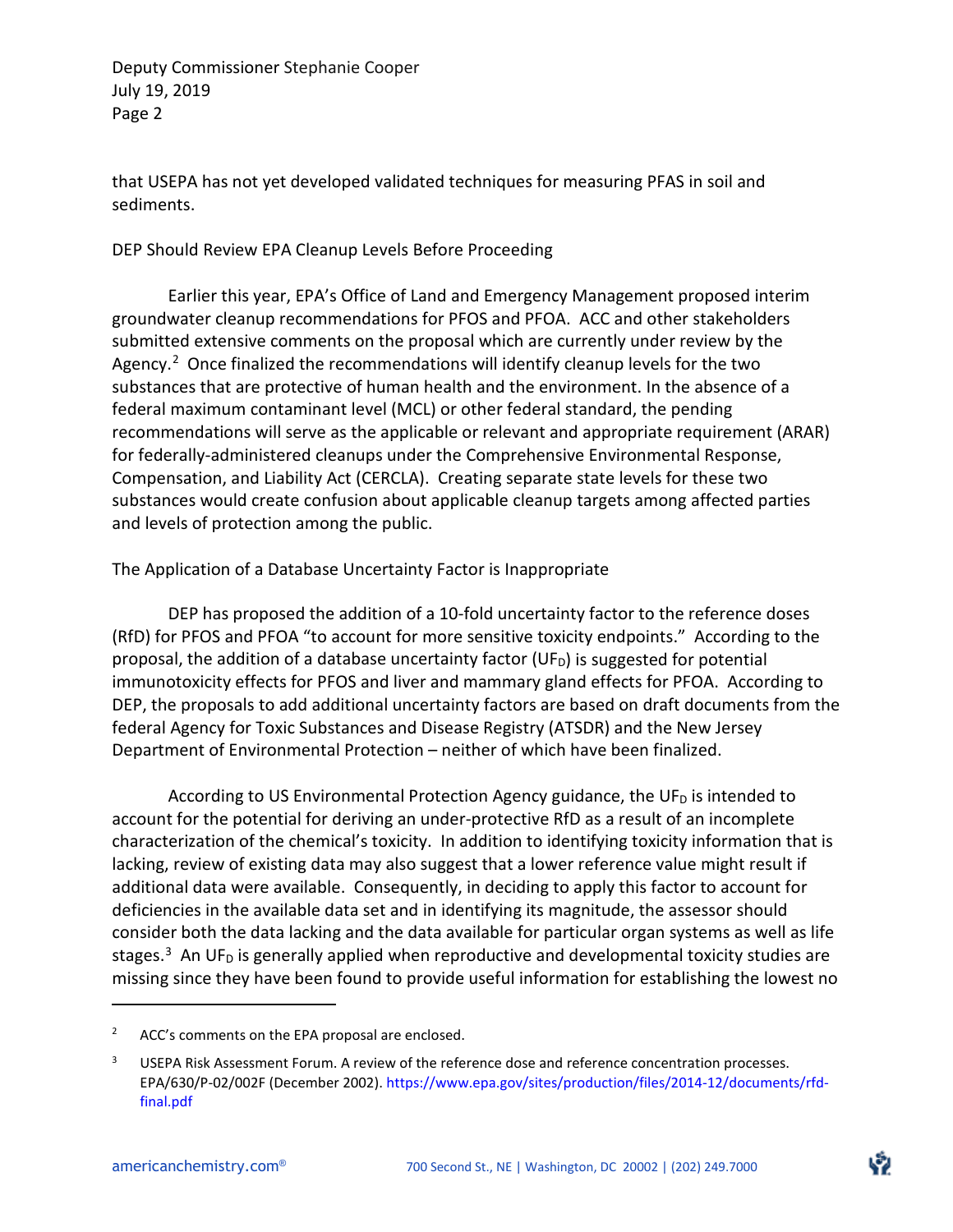adverse effect level.<sup>[4](#page-2-0)</sup> If the RfD is based on animal data, a factor of 3 is often applied if either a prenatal toxicity study or a two-generation reproduction study is missing, or a factor of 10 may be applied if both are missing.

The reproductive and development data bases for PFOS and PFOA are robust, however, and do not suggest the need to account for an incomplete characterization of toxicity. Similarly, the potential immunotoxic effects of PFOS have been studied in both laboratory animals and humans. The results of these studies are inconsistent and both EPA<sup>[5](#page-2-1)</sup> and Health Canada $6$  have questioned the relevance of immune system effects observed in mice and the small antibody variations seen in epidemiology studies to adverse health effects in humans. It is inappropriate, therefore, to conclude that immunotoxic effects represent a more sensitive health effect such that a modifying factor of 10 should be included in the assessment of PFOS.

Both the liver and mammary gland effects reported in animal studies of PFOA are associated with activation of the peroxisome proliferator activated receptor alpha (PPARα) and are of questionable relevance to humans. This conclusion is supported by the conclusions of the C8 Health Project<sup>[7](#page-2-3)</sup> and recent human data reported by Convertino *et al.* (201[8](#page-2-4))<sup>8</sup> which provide strong evidence that the liver effects are a rodent-specific adaptive response. Alterations in mammary gland development were not observed in a study of offspring of wild type, PPARα-null, or PPARα humanized mice following *in utero* exposure to PFOA.[9](#page-2-5) In a multigenerational study in CD-1 mice, moreover, the investigators noted that the delay in mammary

l

<span id="page-2-0"></span> $4$  Ibid, at 4-45.

<span id="page-2-1"></span><sup>&</sup>lt;sup>5</sup> USEPA. Health effects support document for perfluorooctane sulfonate (PFOS). EPA 822-R-16-202 (May 2016), at 4-7.

<span id="page-2-2"></span> $6$  Health Canada. Guidelines for Canadian Drinking Water Quality: Guideline Technical Document  $-$ Perfluorooctane Sulfonate (PFOS). Water and Air Quality Bureau, Healthy Environments and Consumer Safety Branch. Ottawa, Ontario. Catalogue No. H144-13/9-2018E-PDF. (2018). https://www.canada.ca/content/dam/canada/health-canada/migration/healthycanadians/publications/healthy-living-vie-saine/guidelines-canadian-drinking-water-quality-guidelinetechnical-document-perfluorooctane-sulfonate/PFOS%202018-1130%20ENG.pdf

<span id="page-2-3"></span><sup>7</sup> The C8 Health Project is a large epidemiological study conducted in communities surrounding a manufacturing facility in Parkersburg, West Virginia that used PFOA from the 1950s until 2002. The study included over 32,000 adult residents and facility workers. The Science Panel formed as part of this project concluded that "there is not a probable link between exposure to C8 (also known as PFOA) and liver disease. The C8 Science Panel conclusions are summarized at http://www.c8sciencepanel.org/prob\_link.html.

<span id="page-2-4"></span><sup>8</sup> Convertino M *et al.* Stochastic pharmacokinetic-pharmacodynamic modeling for assessing the systematic health risk of perfluorooctanoate (PFOA). *Toxicol Sci* 163(1) 293-306 (2018).

<span id="page-2-5"></span><sup>9</sup> Albrecht PP *et al.* A species difference in the peroxisome proliferator-activated receptor α-dependent response to the developmental effects of perfluorooctanoic acid. *Toxicol Sci* 131:568–582 (2013).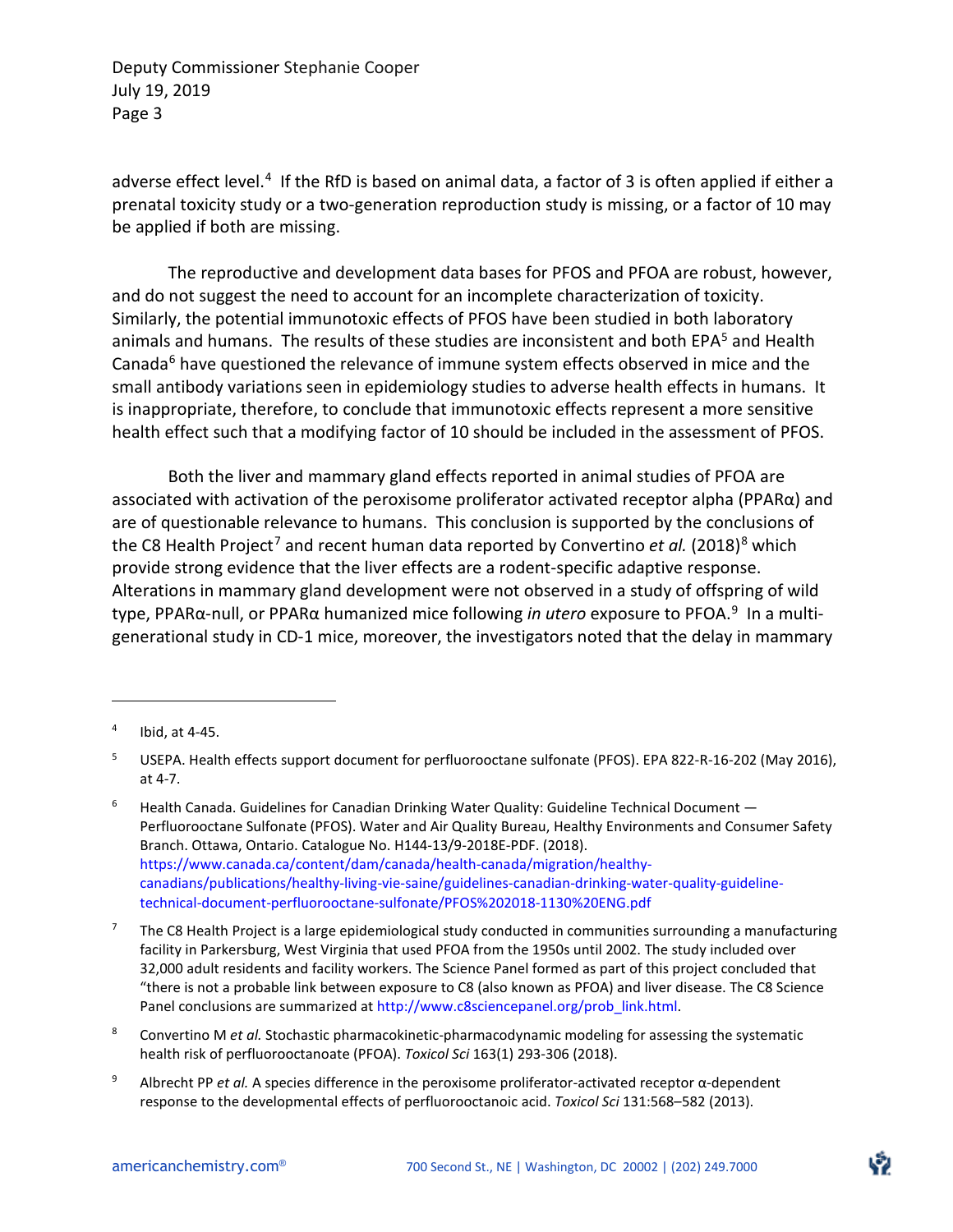gland development did not appear to affect lactational support based on normal survival and growth of the second generation (F2) offspring.[10](#page-3-0)

The Available Science Does Not Support Applying a Single Value to Multiple PFAS

DEP has proposed to apply a single groundwater standard to the sum of six PFAS that vary significantly in the availability of health effects information and metabolism. While much is known about PFOS and PFOA, less data is available for the other four substances.<sup>[11](#page-3-1)</sup> Even in the case of PFOS and PFOA, the mechanism by which exposure to these substances causes health effects in laboratory animals is unknown.

The grouping of substances under a single standard is justified only when the substances are believed to cause health effects by the same mechanism of action.<sup>[12](#page-3-2)</sup> This is clearly not the case for the six substances identified by DEP. Although the USEPA's lifetime Health Advisories (LHAs) for PFOS and PFOA are based on developmental effects, the critical developmental endpoints identified by EPA do not suggest a common mechanism.<sup>13</sup> Similar evaluations of the potential health effects of exposure to PFHxS, PFHpA, PFNA, or PFDA are not available from EPA, and the draft evaluations for PFHxS and PFNA from the Agency for Toxic Substances and Disease Registry (ATSDR) indicate that a very limited amount of data exist for these substances – particularly data related to mechanism of action. In the case of PFDA and PFHpA, ATSDR concluded that "insufficient data are available for derivation" of minimum risk levels.

Existing calculations of the risks associated with exposure to PFAS are highly dependent on estimates of the elimination half-lives of the substances. In the case of the PFAS identified by DEP, significant differences exist. While the half-life of PFHxS in humans is estimated to be on the order of 5 to 8 years, the half-life for PFHpA is estimated to be much shorter,<sup>[14](#page-3-4)</sup> and the limited data for PFDA and PFNA do not allow for a robust estimate of their half-life.[15](#page-3-5) While the

 $\overline{\phantom{a}}$ 

<span id="page-3-0"></span><sup>&</sup>lt;sup>10</sup> White SS *et al.* Gestational and chronic low-dose PFOA exposures and mammary gland growth and differentiation in three generations of CD-1 mice. *Environ Health Persp* 119(8):1070–1076 (2011).

<span id="page-3-1"></span><sup>&</sup>lt;sup>11</sup> ATSDR. Toxicological profile for perfluoroalkyls - draft for public comment (June 2018). https://www.atsdr.cdc.gov/toxprofiles/tp.asp?id=1117&tid=237

<span id="page-3-2"></span><sup>&</sup>lt;sup>12</sup> EPA. Guidance for identifying pesticide chemicals and other substances that have a common mechanism of toxicity. Office of Pesticide Programs (January 26, 1999). https://www.epa.gov/pesticide-science-andassessing-pesticide-risks/guidance-identifying-pesticide-chemicals-and-other

<span id="page-3-3"></span><sup>&</sup>lt;sup>13</sup> In addition, EPA's selection of the point of departure (POD) for developmental effects for both PFOS and PFOA are not consistent with the conclusions of the authors of the papers from which they are derived.

<span id="page-3-4"></span><sup>14</sup> Russell MH *et al.* Inhalation and oral toxicokinetics of 6:2 FTOH and its metabolites in mammals. *Chemosphere*  120:328–335 (2015).

<span id="page-3-5"></span><sup>15</sup> ATSDR 2018.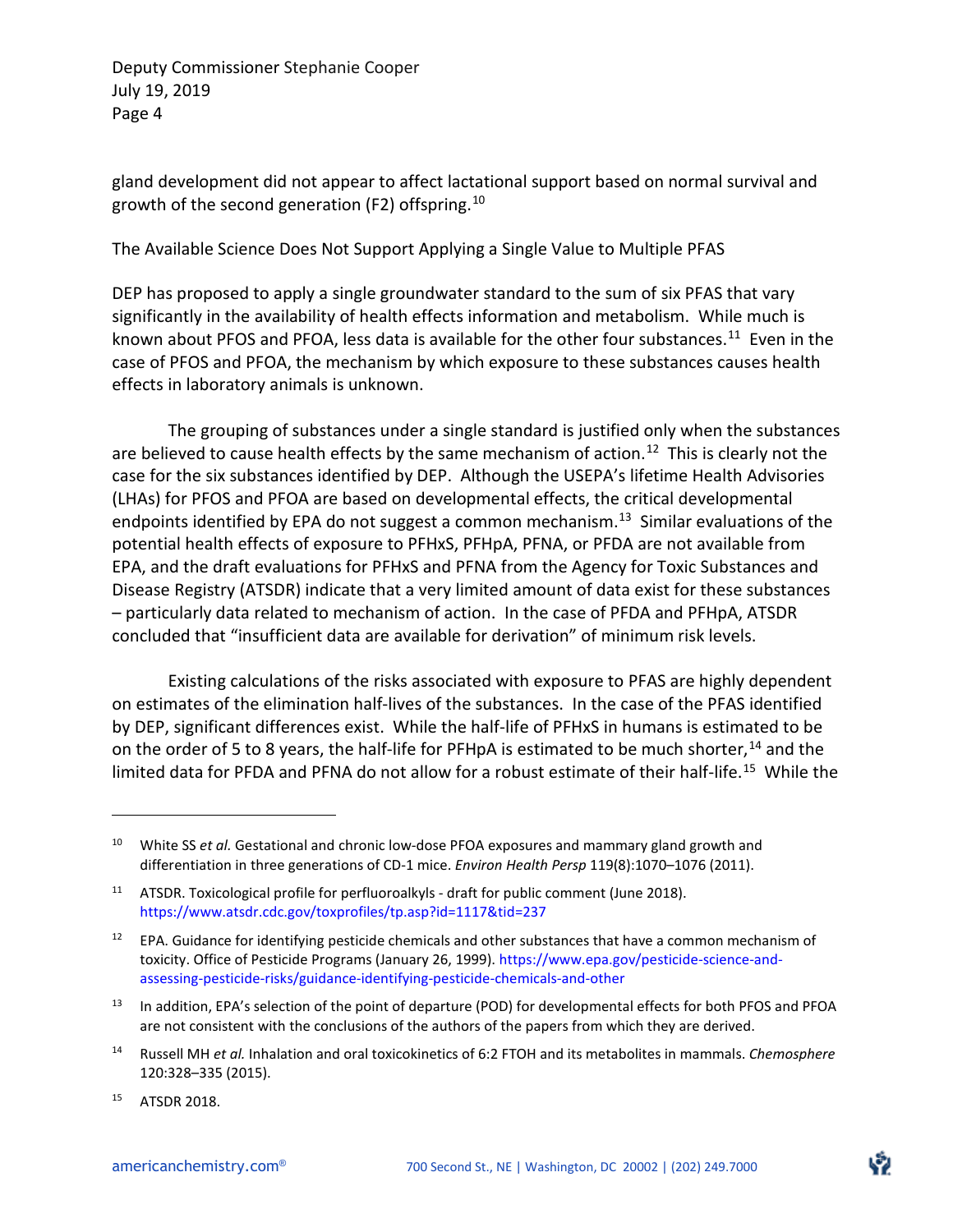estimates from occupational studies generate more conservative estimates, the half-life values derived from general population data are the most relevant to exposures considered by DEP. Using estimates from general population studies can significantly affect the estimates of the magnitude of risk associated with PFAS exposure.

Applying EPA's Drinking Water Advisory Level to Groundwater is Inappropriate and Unnecessary

The EPA LHAs for PFOS and PFOA were developed as health-based guidelines for assessing potential exposure in drinking water. They are based on a number of conservative assumptions regarding levels of water consumption, exposures among sensitive populations, and exposure to sources other than drinking water.<sup>[16](#page-4-0)</sup> Consequently, they indicate a level of conservatism that is inappropriate and unnecessary for groundwater standards. Cleaning up groundwater to the levels proposed by DEP, moreover, is not a practical approach to protecting public health.

Although many PFAS can be readily removed from water, removal requires that the water comes in contact with granular activated carbon (GAC) or adsorbent resins. ACC-CPTD is not aware of cost-effective means for treating PFAS contamination in-situ. DEP's proposal to require cleanup of groundwater to the proposed GW-1 standard would require expensive systems to bring the groundwater to the surface for treatment or to install extensive treatment networks underground. Such systems are cumbersome and disruptive and generally must operate for extended periods of time to achieve target levels. Available evidence suggests, moreover, that short-chain PFAS like PFHpA may not be as readily adsorbed as PFOS and PFOA and may require the use of redundant beds for effective removal.<sup>[17](#page-4-1)</sup>

Given the challenges of reducing groundwater levels of the five PFAS included in the DEP proposal, ACC-CPTD urges the Department to abandon the current proposal and base its efforts on the cleanup levels for PFOA and PFOA to be finalized by EPA.

Standard Measurement of PFAS in Soil are Still Being Developed

The DEP proposal also includes a soil cleanup limits for the same six PFAS. In addition to the concerns expressed above, ACC-CPTD notes that USEPA has not yet developed validated methods for measuring PFAS levels in soils. We urge DEP to await the results of the EPA effort before proceeding with development/revision of soil levels for these substances.

l

<span id="page-4-0"></span><sup>&</sup>lt;sup>16</sup> EPA. Drinking water health advisory for perfluorooctanoic acid (PFOA). EPA 822-R-16-005 (May 2016); Drinking water health advisory for perfluorooctane sulfonate (PFOS). EPA-822-R-16-004 (May 2016).

<span id="page-4-1"></span><sup>17</sup> McCleaf P *et al.* Removal efficiency of multiple poly- and perfluoroalkyl substances (PFASs) in drinking water using granular activated carbon (GAC) and anion exchange (AE) column tests. *Water Res* 120:77-87 (2017).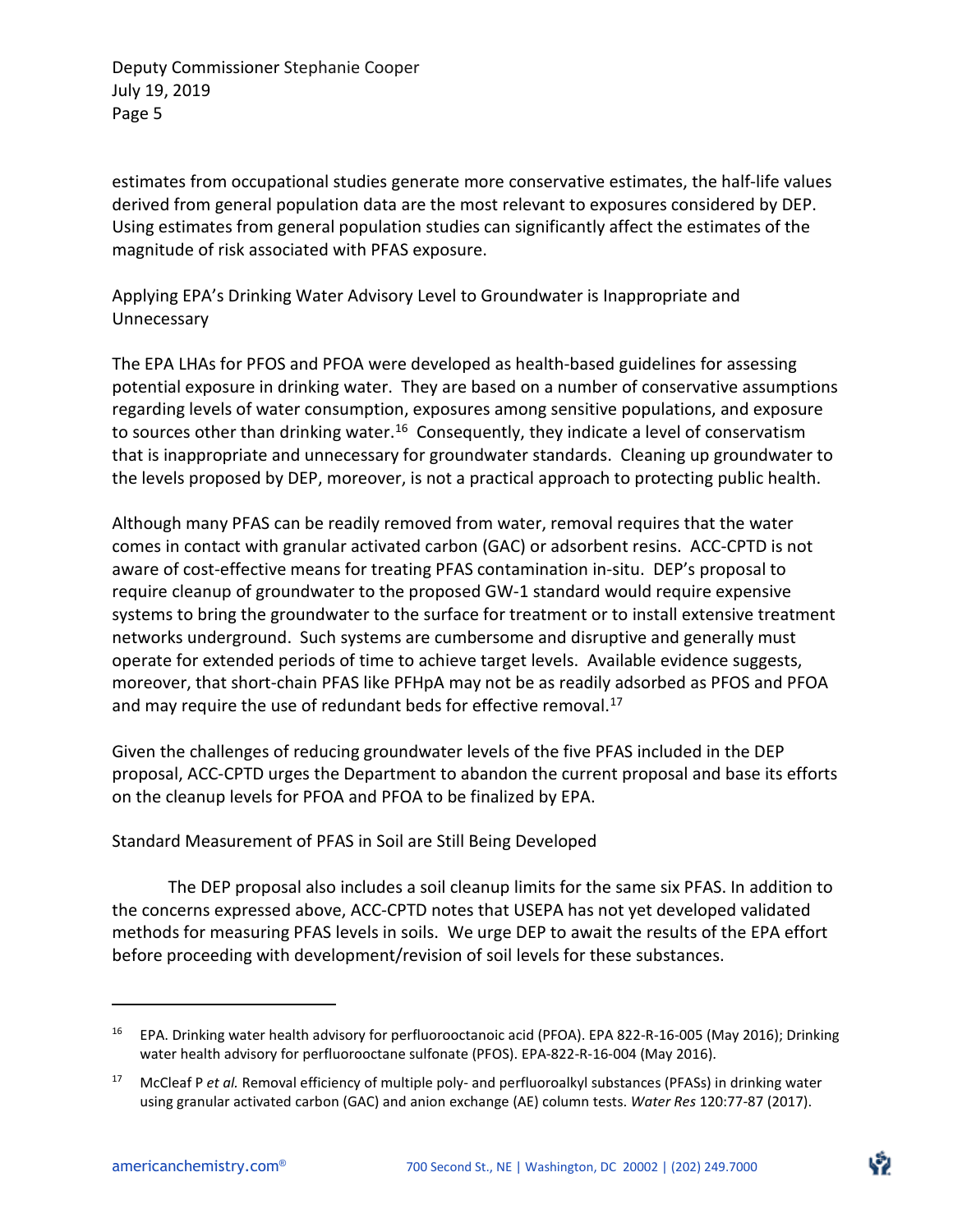In light of the concerns discussed above, ACC-CPTD urges DEP to withdraw its current proposal in light of the pending EPA announcement of cleanup levels for PFOS and PFOA. Please feel free to contact me at (202) 249-6727 or srisotto@americanchemistry.com if you would like to discuss the information presented above.

Sincerely,

# *Steve Risotto*

Stephen P. Risotto Senior Director

Enclosure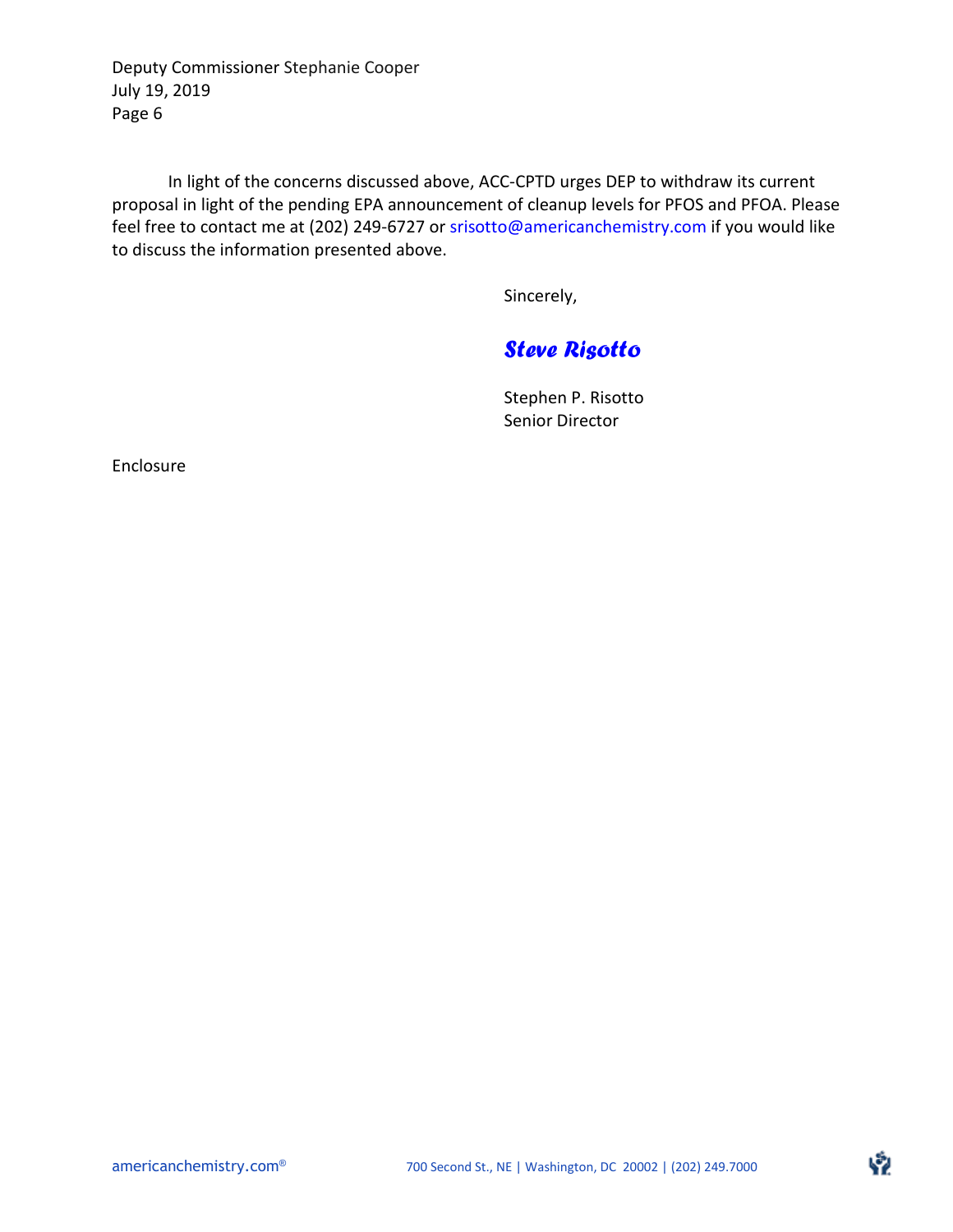

June 10, 2019

Mr. Stiven Foster Science Advisor Office of Land and Emergency Management U.S. Environmental Protection Agency 1200 Pennsylvania Avenue, NW Washington, D.C. 20460

> Re: Draft Interim Recommendations for Addressing Groundwater Contaminated with Perfluorooctanoic Acid and Perfluorooctane Sulfonate; Docket No. EPA-HQ-OLEM-2019-0229

Dear Mr. Foster:

The American Chemistry Council<sup>[1](#page-6-0)</sup> appreciates the opportunity to comment on the draft Interim Recommendations for Addressing Groundwater Contaminated with Perfluorooctanoic Acid (PFOA) and Perfluorooctane Sulfonate (PFOS). ACC is deeply concerned about the scientific basis for the draft recommendations, as well as the process that led to their issuance.

The draft guidance proposes the following recommendations –

- a preliminary remediation goal (PRG) of 70 parts per trillion (ppt) for PFOA and PFOS in groundwater used or potentially used as drinking water, based on EPA's 2016 lifetime health advisories (LHAs), and
- a groundwater screening level of 40 ppt for these two substances based on a Hazard Quotient (HQ) of 0.1.

The LHAs have not been subject to sufficiently robust peer review to support their use as PRGs. The Agency proposal to set the screening level based on an HQ of 0.1, moreover, is not supported by the available science and is not consistent with Agency policy. For the reasons outlined below, we encourage EPA to ensure that cleanup levels for PFOA and PFOS – whether issued as recommendations or as enforceable limits – be based on the weight of the best

<span id="page-6-0"></span> $1$  ACC represents the leading companies engaged in the business of chemistry. ACC members apply the science of chemistry to make innovative products and services that make people's lives better, healthier and safer. ACC is committed to improved environmental, health and safety performance through Responsible Care®, common sense advocacy designed to address major public policy issues, and health and environmental research and product testing.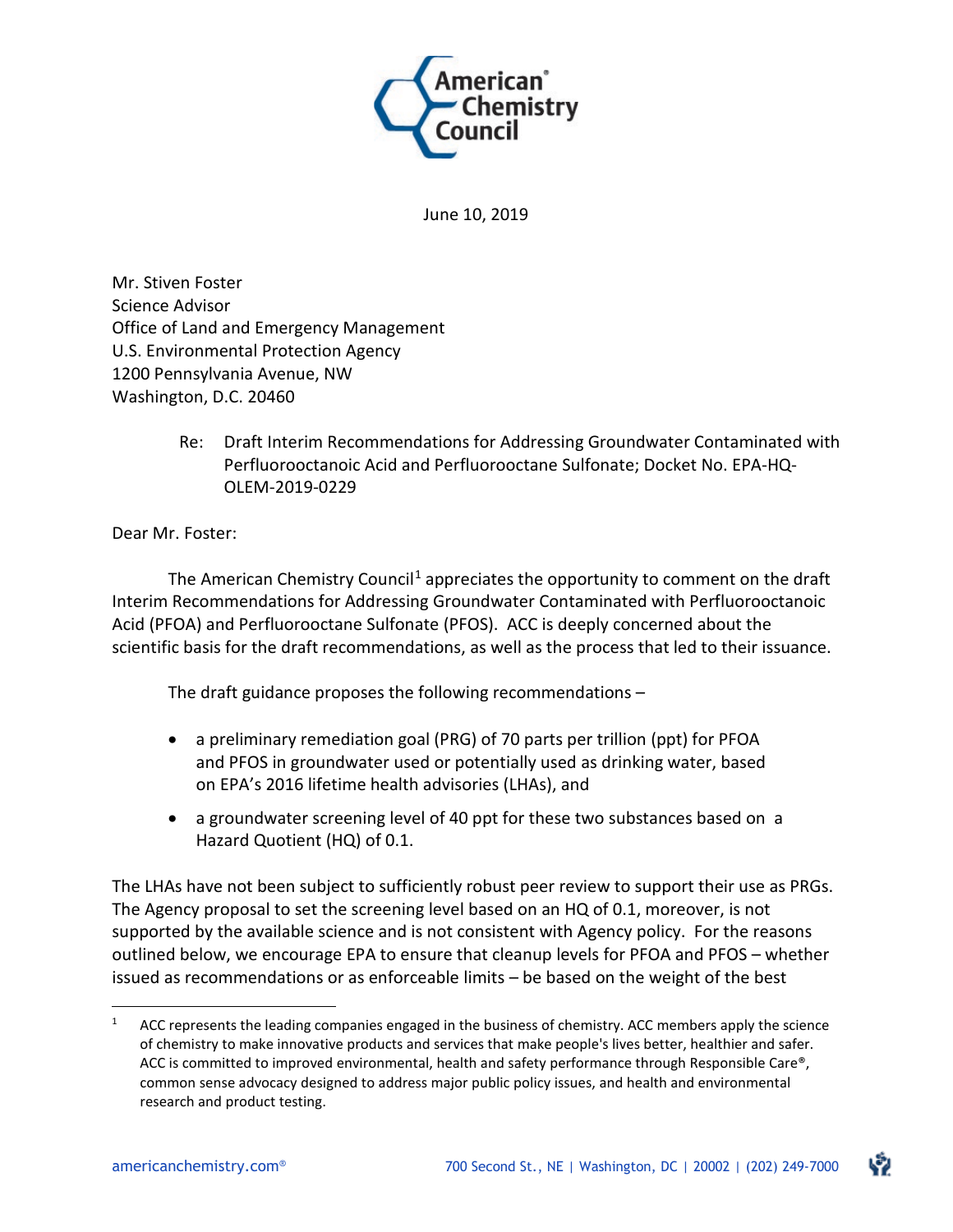available scientific evidence, be consistent with current EPA guidance, and be subject to robust review.

#### Preliminary Remediation Goals

In releasing the LHAs for PFOA and PFOS in 2016, EPA cautioned that health advisories "are non-enforceable and non-regulatory" and are intended to "provide technical information to states agencies and other public health officials on health effects, analytical methodologies, and treatment technologies associated with drinking water contamination." As such, it is inappropriate to use these values as remediation goals where no applicable or relevant and appropriate requirements (ARARs) exist – particularly in light of the concerns identified below.

EPA's Office of Water released draft health effects documents supporting the development of LHAs for PFOA and PFOS in February 2014. [2](#page-7-0) A scientific peer review meeting was subsequently held in August 2014 during which the reviewers raised a number of questions and concerns about the draft documents.<sup>[3](#page-7-1)</sup> Among the concerns expressed were the selection of the health end point used as a basis for deriving the reference dose (RfD) and the use of an older physiologically based pharmacokinetic (PBPK) model for predicting human serum levels.

As a result of the comments received, the Office of Water revised its selection of the key health endpoints but did not recirculate the revised analysis for appropriate peer review before finalizing the LHAs. In finalizing the advisories, the Water Office also added a recommendation that "the health advisory guideline be applied as the sum of the concentrations" of PFOA and PFOS – a recommendation that was not subject to public comment or peer review.

In finalizing the Health Advisories, moreover, the Office of Water did not agree with the recommendation to use more recent models to predict human serum levels, despite a reviewer's caution that –

The choice of using the empirical model over the more recent physiological models may be a weakness [as] our understanding of transporters advance. The evolution of chemical-specific PBPK models for use in risk assessment and regulatory applications has repeated itself several times. [That] is, the first empirical non-physiological model(s) or PBPK models contain hypotheses generating ideas and later models test some of these hypotheses, especially if

<span id="page-7-0"></span> <sup>2</sup> <http://www.gpo.gov/fdsys/pkg/FR-2014-02-28/pdf/2014-04455.pdf>

<span id="page-7-1"></span><sup>3</sup> Versar. Peer review summary report – external peer review of EPA's draft health effects documents for perfluorooctanoic acid and perfluorooctane sulfonate (PFOS). Prepared for EPA Office of Water, Office of Science and Technology (November 17, 2014). [https://www.regulations.gov/document?D=EPA-HQ-OW-2014-](https://www.regulations.gov/document?D=EPA-HQ-OW-2014-0138-0027) [0138-0027](https://www.regulations.gov/document?D=EPA-HQ-OW-2014-0138-0027)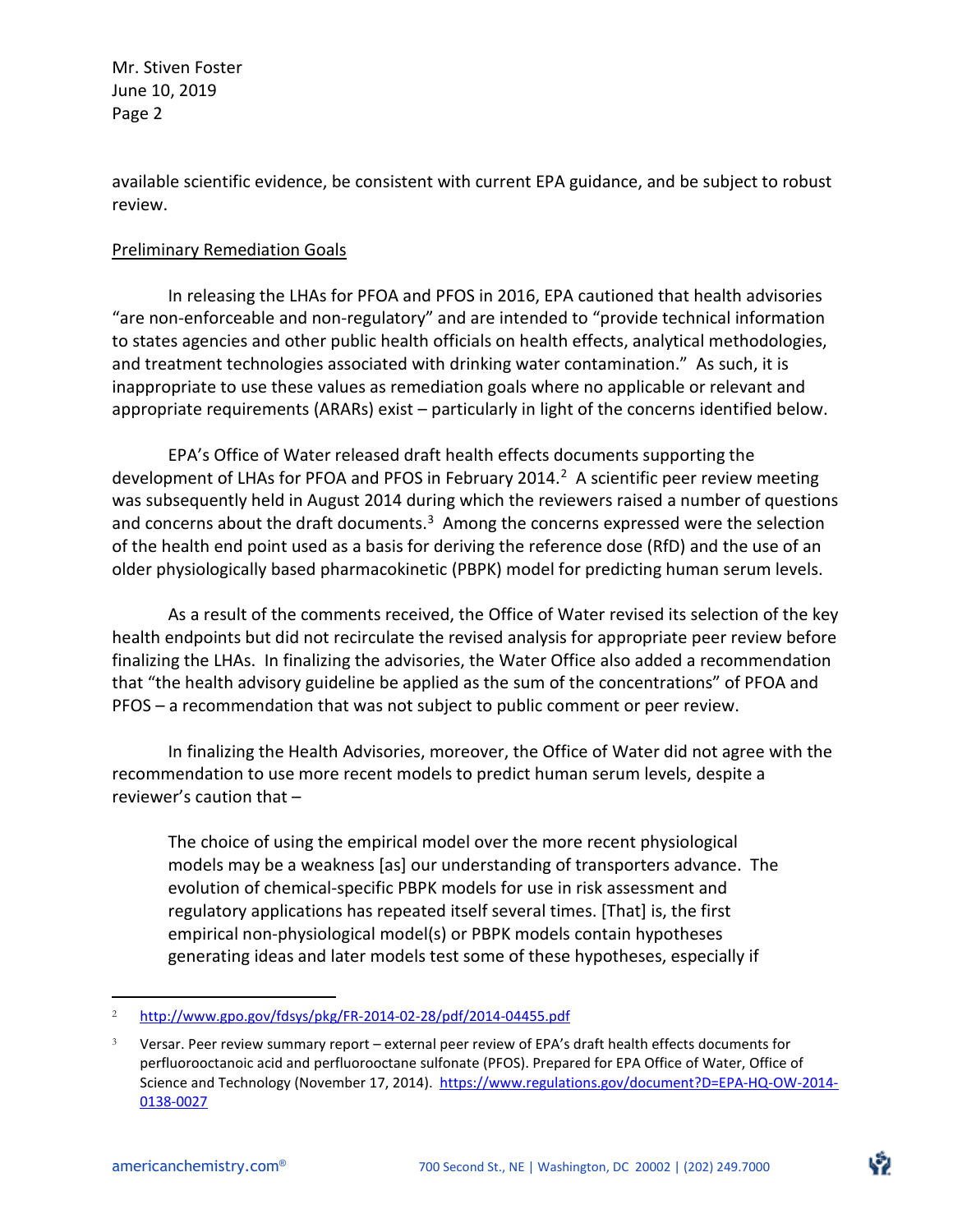> additional experimental data become available. In the case of PFOA and PFOS, the EPA selected not to use the most recent PBPK models for PFOA and PFOS, but instead use a computational empirical based model . . . that was the first attempt to quantitatively interpret the kinetics of PFOA and PFOS across species of laboratory animals.[4](#page-8-0)

In its response, the Office of Water noted that "a [PBPK] model for PFAS would be preferable because it would allow extrapolation between species, provide better estimates of chemicalspecific parameters, and allow estimation of chemical concentration in the specific tissues for which toxicity is observed."<sup>[5](#page-8-1)</sup> The response reasoned, however, "that the state of the science has not yet developed such that extrapolation between species is possible." This is no longer the case.

Since the LHAs were finalized, two significant scientific work products have become available that advance our understanding of the pharmacokinetics of PFOA and PFOS and allow for a more effective extrapolation between species. The first of these is the recently completed assessments of maximum allowable concentrations for PFOA and PFOS in drinking water from Health Canada that incorporate the newer PBPK models recommended by the peer reviewer.<sup>[6](#page-8-2)</sup> The second new source of information is the availability of data from a human clinical trial conducted to explore the potential therapeutic action of ammonium perfluorooctanoate.<sup>7</sup> The clinical data includes dose-response, time-course measurements of PFOA that allow better scientific estimates of the half-life of PFOA in humans. From the standpoint of using knowledge of the kinetics in humans as the foundation for developing LHAs, these recent studies are the best available science.

Large pharmacokinetic differences exist between humans and animals for PFOA and PFOS, with lower clearance (i.e., higher half-life values) reported for humans than for rats, mice, and non-human primates. These differences can result in higher target tissue doses in humans when exposed to the same external doses as laboratory animals. To better account for these interspecies toxicokinetic differences in developing the LHAs, the Office of Water calculated a

<span id="page-8-0"></span> $4$  Ibid, at 39.

<span id="page-8-1"></span><sup>5</sup> EPA. EPA response to external peer review comments on EPA draft documents; health effects support document for perfluorooctanoic acid (PFOA) and perfluorooctane sulfonate (PFOS). Office of Water, Office of Science and Technology (May 2016). [https://www.regulations.gov/document?D=EPA-HQ-OW-2014-0138-](https://www.regulations.gov/document?D=EPA-HQ-OW-2014-0138-0036) [0036](https://www.regulations.gov/document?D=EPA-HQ-OW-2014-0138-0036)

<span id="page-8-2"></span><sup>6</sup> [https://www.canada.ca/en/health-canada/services/environmental-workplace-health/reports](https://www.canada.ca/en/health-canada/services/environmental-workplace-health/reports-publications/water-quality.html)[publications/water-quality.html](https://www.canada.ca/en/health-canada/services/environmental-workplace-health/reports-publications/water-quality.html)

<span id="page-8-3"></span><sup>7</sup> This work is summarized in Convertino M *et al.* Stochastic pharmacokinetic-pharmacodynamic modeling for assessing the systemic health risk of perfluorooctanoate (PFOA). *Toxicol Sci* 163(1):293–306 (2018). <https://doi.org/10.1093/toxsci/kfy035>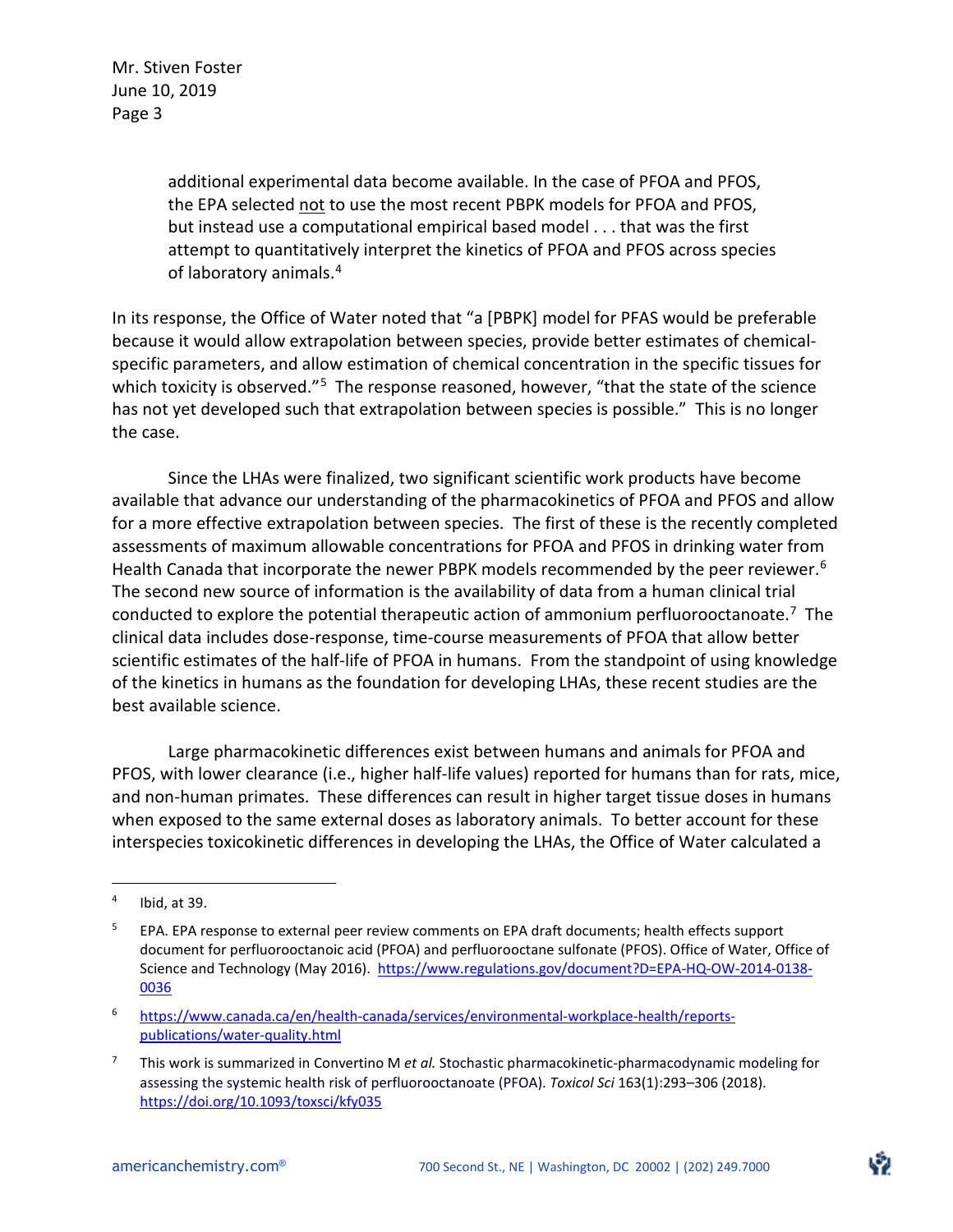human equivalent dose (HED) by adjusting the serum concentration in rodents exposed via the drinking water route by the rate of estimated clearance (CL) of the substance from the human body. The CL was calculated using the estimated volume of distribution and serum elimination half-life estimated from empirical data.<sup>[8](#page-9-0)</sup>

Compared to the approach that relied on older scientific data, the internal-dose ratios predicted by the more recent PBPK models indicate that the interspecies extrapolations for PFOA and PFOS are highly dose dependent and result from nonlinear toxicokinetics.<sup>[9](#page-9-1)</sup> Evidence that the half-life in humans is dose-dependent indicates that a single interspecies extrapolation factor such as that used by EPA's Office of Water is not scientifically supportable for either PFOA or PFOS. Instead, using the new PBPK model to derive data for environmentally relevant exposure levels is a more scientifically appropriate approach for addressing the issue of nonlinear toxicokinetics and its impact on interspecies extrapolation.

Accordingly Health Canada compared dose metrics predicted by the various animal PBPK models to calculate a CL ratio between species (CL<sub>animal</sub>/CL<sub>human</sub>).<sup>[10](#page-9-2)</sup> Using the model data to derive the CL ratio allows for a more appropriate comparison of exposures and doses of the same magnitude.<sup>[11](#page-9-3)</sup> Based on this approach, Health Canada's analysis indicates that the EPA significantly underestimates the human clearance rate in deriving the LHAs.<sup>[12](#page-9-4)</sup> As a result, the HEDs that EPA derived to calculate the 2016 LHAs are up to 500 times lower than what the new, best available science indicate.<sup>[13](#page-9-5)</sup>

<span id="page-9-0"></span><sup>&</sup>lt;sup>8</sup> The volume of distribution is defined as the volume of blood (in milliliters per kilogram) in which the amount of a chemical would need to be uniformly distributed to produce the observed blood concentration. Half-life is a measure of the time (in days) required to eliminate one half of a quantity of a chemical from the body.

<span id="page-9-1"></span><sup>9</sup> Loccisano AE *et al.* Comparison and evaluation of pharmacokinetics of PFOA and PFOS in the adult rat using a physiologically based pharmacokinetic model. *Reprod Toxicol* 33(4):452–467 (2012). <https://doi.org/10.1016/j.reprotox.2011.04.006>

<span id="page-9-2"></span><sup>10</sup> For each species, the PBPK model was used to predict internal doses for a broad range of oral doses. Model simulations were continued until steady-state conditions or expected lifetimes were reached (Loccisano *et al.*  2012).

<span id="page-9-3"></span><sup>11</sup> Health Canada. Guidelines for Canadian Drinking Water Quality: Guideline Technical Document - Perfluorooctane Sulfonate. Ottawa, Ontario (2018), at 36.

<span id="page-9-4"></span>Based on the clearance ratio calculation, Health Canada adjusted the animal doses by factors of 0.0104 and 0.071 for PFOA and PFOS, respectively, compared to EPA's adjustment factor of 0.00014 for PFOA and 0.000081 for PFOS.

<span id="page-9-5"></span>Other assumptions may have changed since the 2016 LHAs were developed. For example, the water consumption rate for lactating women, on which the LHAs were based, was reduced from 55 to 47 milliliters per kilogram per day in the February 2019 update of Chapter 3 of EPA's Exposure Factors Handbook. <https://www.epa.gov/expobox/about-exposure-factors-handbook>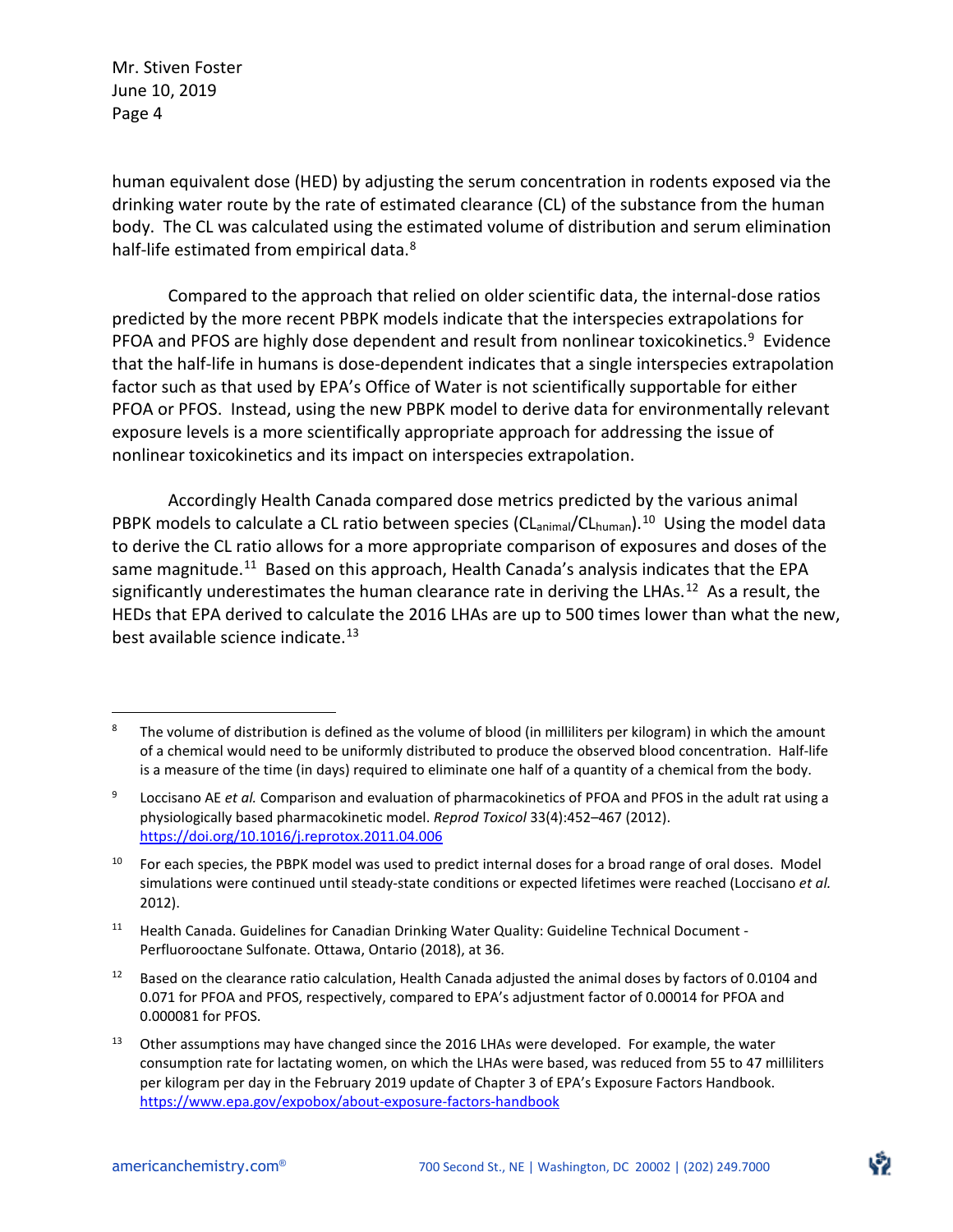The conclusions reached by Health Canada also are supported by recent observations from a clinical study that explored the potential therapeutic action of PFOA (see Figure 1). These studies indicate that PFOA levels in humans may reach steady state after only about 25 weeks of exposure and suggest that half-lives in humans may be as short as 5 weeks $^{14}$  $^{14}$  $^{14}$  – in contrast to the 2.3 years assumed by EPA for the 2016 LHA.<sup>[15](#page-10-1)</sup> While these newer human clinical data should be interpreted with caution, since the kinetics from these studies may not reflect the average population, these scientific investigations represent one of the few longitudinal studies of plasma levels in humans currently available.



Figure 1. Plasma levels of PFOA after administration of ammonium perfluorooctanoate.<sup>[16](#page-10-2)</sup>

#### Screening Levels

 $\overline{a}$ 

The description of EPA's derivation of the draft screening level is brief, but indicates that the Agency used the RfDs generated by the Office of Water and an HQ of 0.1. In explaining the rationale for not using the default HQ of 1.0 per Superfund guidance, the draft points to the specific and limited purpose of a screening level, the additive toxicity of PFOA and PFOS, and the possible co-location of other PFAS compounds for which toxicity values may not currently be available.

<span id="page-10-0"></span><sup>14</sup> Shinya I. Pharmacokinetics 101. *Paediatr Child Health* 16(9): 535-536 (2011). <https://www.ncbi.nlm.nih.gov/pmc/articles/PMC3223885/>

<span id="page-10-1"></span><sup>15</sup> [https://www.epa.gov/sites/production/files/2016-05/documents/pfoa\\_health\\_advisory\\_final\\_508.pdf](https://www.epa.gov/sites/production/files/2016-05/documents/pfoa_health_advisory_final_508.pdf)

<span id="page-10-2"></span><sup>16</sup> Elcombe CR *et al.* Compositions comprising perfluoroctanoic acid. US Patent application publication no. US 2013/0029928 Al (January 31, 2013). Enclosed.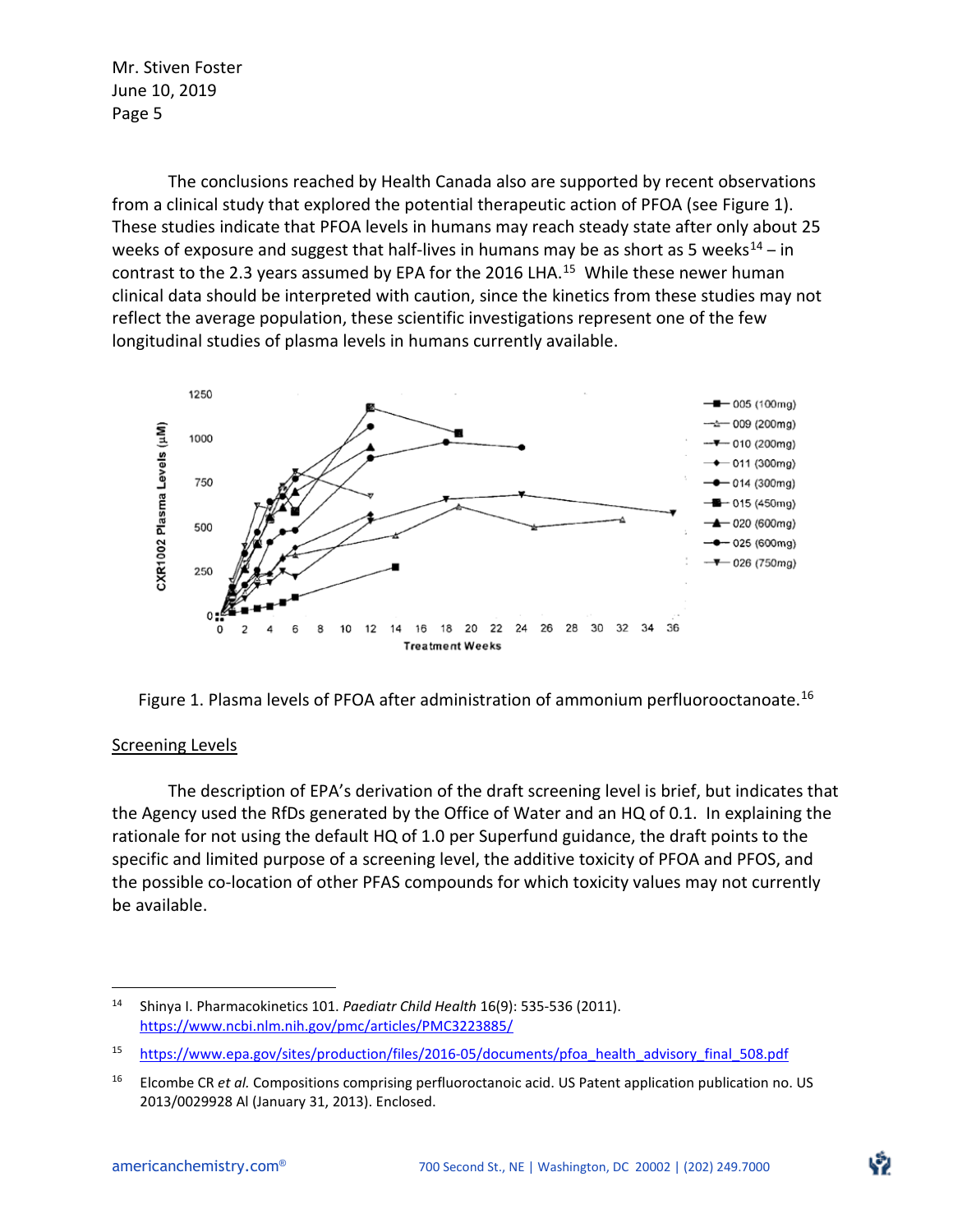As explained in the previous section, the RfDs calculated as part of the derivation of the LHAs for PFOA and PFOS do not reflect the best and most current science and should be evaluated in light of the information that has become available since they were developed. While Superfund guidance does suggest that an HQ of 0.1 may be used as an initial screening target, the guidance explains that such an approach should be applied "where more than one chemical with the same toxic endpoint might be present."<sup>[17](#page-11-0)</sup> Such an assumption clearly cannot be made for the other PFAS for which toxicity values are not available. It should be vigorously evaluated in light of a substantial body of evidence to support differences across PFAS in terms of physical-chemical properties, biological activity, and clearance rates.[18](#page-11-1) Even for PFOA and PFOS, the Office of Water's conclusion that the concentrations of the two substances can be combined has not been subject to appropriate, independent peer review and is not substantiated by the scientific literature.

In addressing the presence of multiple contaminants at a location, EPA's Superfund guidance provides the following advice for modifying the target hazard quotient (THQ) to generate the appropriate screening level –

The THQ input . . . can be modified from the default of 1. How much it should be modified is a user decision, but it could be based upon the number of contaminants being screened together. For example, if one is screening two contaminants together, then the THQ could be modified to 0.5. If ten contaminants are being screened together, then the THQ could be modified to  $0.1.<sup>19</sup>$  $0.1.<sup>19</sup>$  $0.1.<sup>19</sup>$ 

Notwithstanding the need for appropriate peer review the Office of Water's suggestion that PFOA and PFOS be treated as equally potent in terms of toxicity, the THQ used for developing the screening levels for PFOA and PFOS when found together should be no lower than 0.5.

In addition, consistent with existing practice when developing risk-based screening levels, the screening level at a HQ of 1 should also be presented. For example, EPA Regional Screening Level tables are released in two versions. One at a cancer risk of 1 x 10<sup>-6</sup> and a HQ of 0.1, and one at a cancer risk of  $1 \times 10^{-6}$  and a HQ of 1. This allows the public to understand that the lower screening level is not appropriate for screening all sites and that under many conditions screening with a HQ of 1 is applicable.

<span id="page-11-0"></span><sup>&</sup>lt;sup>17</sup> EPA. Regional Screening Levels (RSLs) - User's Guide. Office of Land and Emergency Management. Washington, DC (May 2019).<https://www.epa.gov/risk/regional-screening-levels-rsls-users-guide> (emphasis added)

<span id="page-11-1"></span><sup>18</sup> Patlewicz G *et al.* A Chemical Category-Based Prioritization Approach for Selecting 75 Per- and Polyfluoroalkyl Substances (PFAS) for Tiered Toxicity and Toxicokinetic Testing. *Environ Health Perspec* 127(1):1-5 (2019). <https://ehp.niehs.nih.gov/doi/10.1289/EHP4555>

<span id="page-11-2"></span><sup>19</sup> EPA RSLs 2019.